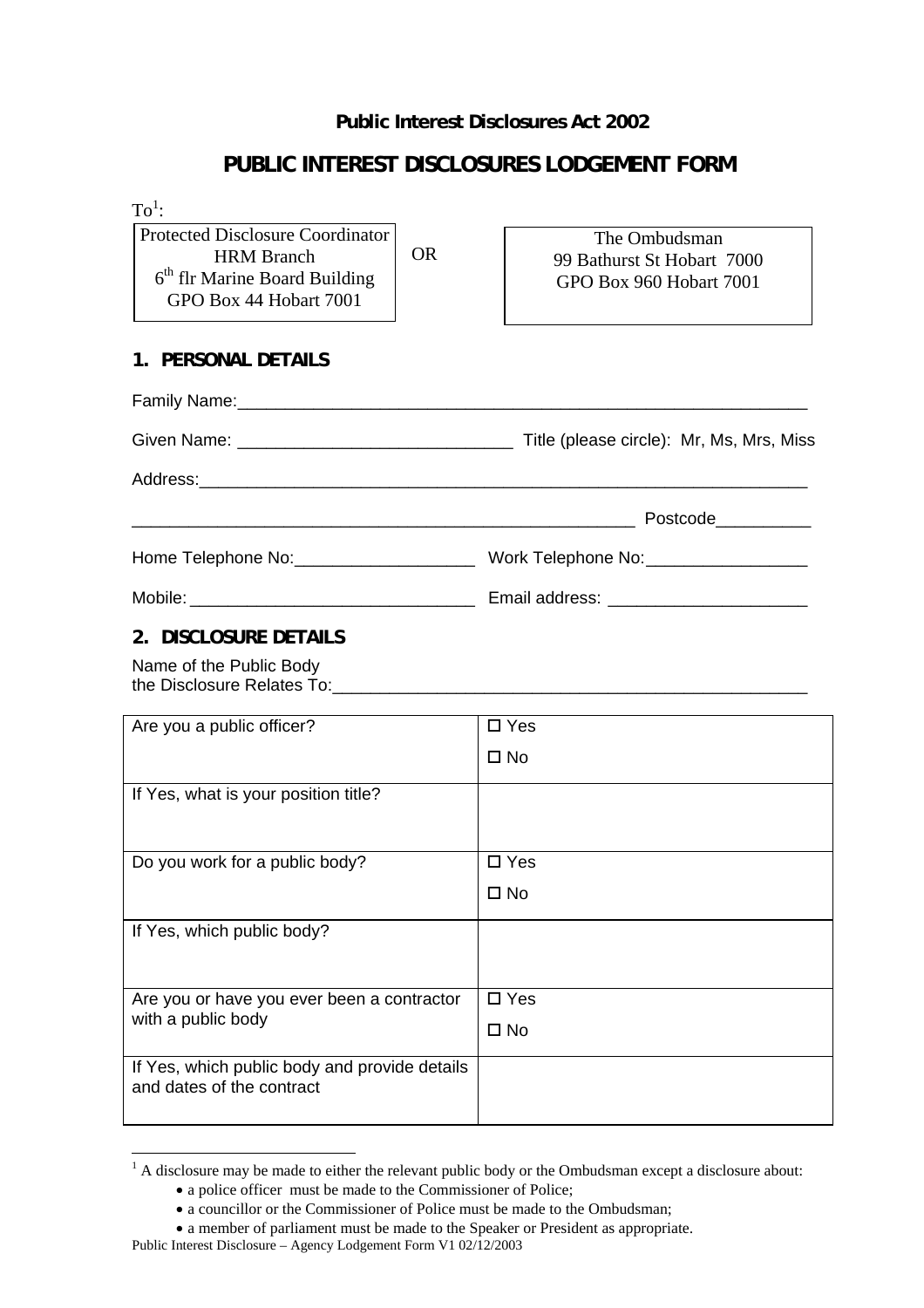# **PUBLIC INTEREST DISCLOSURES LODGEMENT FORM CONTINUED**

| Does the disclosure relate to one or more                                          | $\Box$ Yes |
|------------------------------------------------------------------------------------|------------|
| individuals?                                                                       | $\Box$ No  |
| If yes, please provide names and positions<br>held by person(s) in the public body |            |

Please tick boxes for the area relevant to your disclosure:

| Improper conduct<br>□                                                                                                                    | Substantial mismanagement of<br>□<br>public resources                              |
|------------------------------------------------------------------------------------------------------------------------------------------|------------------------------------------------------------------------------------|
| Corrupt conduct<br>□                                                                                                                     | A substantial risk to public health or<br>0.<br>public safety                      |
| □<br>making of a disclosure                                                                                                              | Detrimental action in response to the $\Box$ A substantial risk to the environment |
|                                                                                                                                          |                                                                                    |
|                                                                                                                                          |                                                                                    |
|                                                                                                                                          |                                                                                    |
| (Attach additional pages if necessary)                                                                                                   |                                                                                    |
| Description of any documentation provided or names of witnesses: [1963] Description of any documentation provided or names of witnesses: |                                                                                    |
|                                                                                                                                          |                                                                                    |
|                                                                                                                                          |                                                                                    |

\_\_\_\_\_\_\_\_\_\_\_\_\_\_\_\_\_\_\_\_\_\_\_\_\_\_\_\_\_\_\_\_\_\_\_\_\_\_\_\_\_\_\_\_\_\_\_\_\_\_\_\_\_\_\_\_\_\_\_\_\_\_\_\_\_\_\_\_\_\_\_